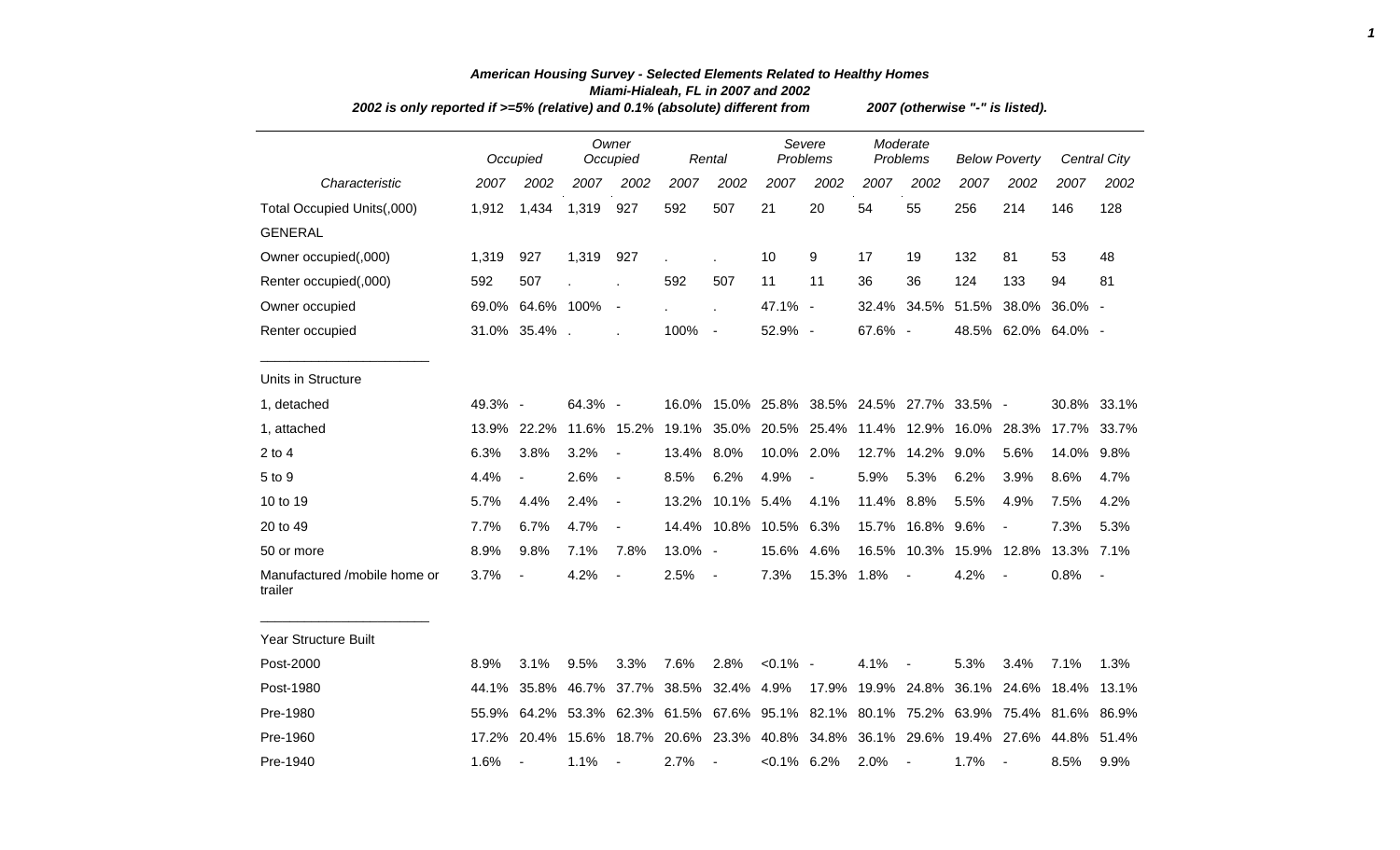|                                                        |             | Occupied                 |             | Owner<br>Occupied        |             | Rental                   | Severe<br>Problems      |                   | Moderate<br>Problems |                     | <b>Below Poverty</b> |                          | Central City   |                          |
|--------------------------------------------------------|-------------|--------------------------|-------------|--------------------------|-------------|--------------------------|-------------------------|-------------------|----------------------|---------------------|----------------------|--------------------------|----------------|--------------------------|
| Characteristic                                         | 2007        | 2002                     | 2007        | 2002                     | 2007        | 2002                     | 2007                    | 2002              | 2007                 | 2002                | 2007                 | 2002                     | 2007           | 2002                     |
| Foundation (for 1-unit not<br>manufactured)            |             |                          |             |                          |             |                          |                         |                   |                      |                     |                      |                          |                |                          |
| 1-Unit not manufactured(,000)                          | 1,210       | 996                      | 1,002       | 742                      | 208         | 253                      | 10                      | 13                | 19                   | 22                  | 127                  | 129                      | 71             | 86                       |
| With a basement under all of<br>house                  | $< 0.1\%$ - |                          | $< 0.1\%$ - |                          | $< 0.1\%$ - |                          | $< 0.1\%$ -             |                   | $< 0.1\%$ -          |                     | $< 0.1\%$ -          |                          | $< 0.1\%$ -    |                          |
| With a basement under part of<br>house                 | 0.1%        | $\overline{\phantom{a}}$ | 0.1%        | $\overline{\phantom{a}}$ | $< 0.1\%$ - |                          | $< 0.1\%$ -             |                   | $< 0.1\%$ -          |                     | $< 0.1\%$ -          |                          | $< 0.1\%$ -    |                          |
| With a crawl space                                     | 5.2%        | 5.5%                     | 4.7%        | 5.9%                     | 7.3%        | 4.3%                     |                         | 10.6% 12.5%       | 11.7% 12.5%          |                     | 7.5%                 | 6.7%                     |                | 20.9% 14.0%              |
| On a concrete slab                                     | 94.0% -     |                          | 94.5%       | $\overline{\phantom{a}}$ | 91.6%       | $\sim$                   | 77.4%                   | 84.4%             | 88.3% -              |                     | 90.8% -              |                          | 77.4%          | 85.1%                    |
| In some other way                                      | 0.7%        | $\overline{\phantom{a}}$ | 0.6%        | $\overline{\phantom{a}}$ | 1.1%        | $\overline{\phantom{a}}$ | 12.1% 3.2%              |                   | $< 0.1\%$ 1.7%       |                     | 1.7%                 | $\overline{\phantom{a}}$ | 1.7%           | $\blacksquare$           |
| <b>EXTERIOR</b>                                        |             |                          |             |                          |             |                          |                         |                   |                      |                     |                      |                          |                |                          |
| <b>External Building Conditions (non</b><br>multiunit) |             |                          |             |                          |             |                          |                         |                   |                      |                     |                      |                          |                |                          |
| Sagging roof                                           | 1.7%        | $\blacksquare$           | 1.5%        |                          | 2.5%        | $\overline{\phantom{a}}$ | 13.6%                   | 16.2%             |                      | $< 0.1\%$ 12.2%     | 2.6%                 |                          | 1.4%           |                          |
| Missing roofing material                               | 8.7%        | 2.6%                     | 8.7%        | 2.4%                     | 8.6%        | 2.9%                     | 31.9%                   | 13.5%             | 19.5%                | 12.0%               | 12.2% 2.4%           |                          | 15.0% 1.5%     |                          |
| Hole in roof                                           | 1.6%        | $\overline{\phantom{a}}$ | 1.6%        | $\overline{a}$           | 1.9%        | $\overline{\phantom{a}}$ | $< 0.1\%$               |                   | 16.0% 10.8% 10.2%    |                     | 1.5%                 |                          | 1.4%           |                          |
| Missing bricks, siding, other<br>outside wall material | 1.0%        | $\overline{\phantom{a}}$ | 1.0%        | $\overline{\phantom{a}}$ | 1.0%        | $\overline{\phantom{a}}$ | $< 0.1\%$ 7.7%          |                   |                      | $<0.1\%$ 10.0% 1.6% |                      | $\overline{\phantom{a}}$ | $< 0.1\%$ 1.7% |                          |
| Sloping outside walls                                  | 0.9%        | $\overline{\phantom{a}}$ | 0.7%        | $\overline{\phantom{a}}$ | 1.8%        | $\overline{a}$           | $< 0.1\%$               | 11.9%             | $< 0.1\%$            | 4.0%                | $< 0.1\%$            | 2.5%                     | $< 0.1\%$      | 1.2%                     |
| Boarded up windows                                     | 2.9%        | $\overline{\phantom{a}}$ | 2.2%        | $\overline{\phantom{a}}$ | 6.0%        | 1.9%                     | $< 0.1\%$               | 12.7% 20.6%       |                      | 10.2%               | 5.0%                 |                          | 4.6%           |                          |
| Broken windows                                         | 3.2%        | $\overline{a}$           | 2.5%        | $\overline{a}$           | 6.7%        | 4.2%                     | 24.0%                   | 27.5%             | 9.9%                 | 19.3%               | 4.3%                 | 6.4%                     | 4.5%           | $\overline{a}$           |
| Bars on windows                                        | 15.0% -     |                          | 12.8%       | 13.9%                    | 25.2%       | 16.0%                    | 39.5%                   | 19.7%             | 37.3%                | 17.6%               | 21.4%                | 24.1%                    | 56.9% 34.3%    |                          |
| Foundation crumbling or has open 0.8%<br>crack or hole |             | $\overline{\phantom{a}}$ | 0.9%        | $\blacksquare$           | 0.5%        |                          | $< 0.1\%$ 5.3%          |                   | 5.3%                 |                     | 11.0% < 0.1% 5.2%    |                          | 1.4%           | $\overline{\phantom{a}}$ |
| None of the above                                      | 73.6% -     |                          | 76.1%       | $\overline{\phantom{a}}$ |             |                          | 61.8% 74.0% 27.7% 53.9% |                   | 48.1%                |                     | $65.1\% -$           |                          |                | 34.1% 58.7%              |
| None of the above (excluding<br>bars)                  |             | 84.4% 89.7%              | 85.6% 90.6% |                          |             | 78.5% 86.9% 57.7%        |                         | 53.9% 64.8% 60.8% |                      |                     | 80.6% -              |                          | 81.5%          | 89.1%                    |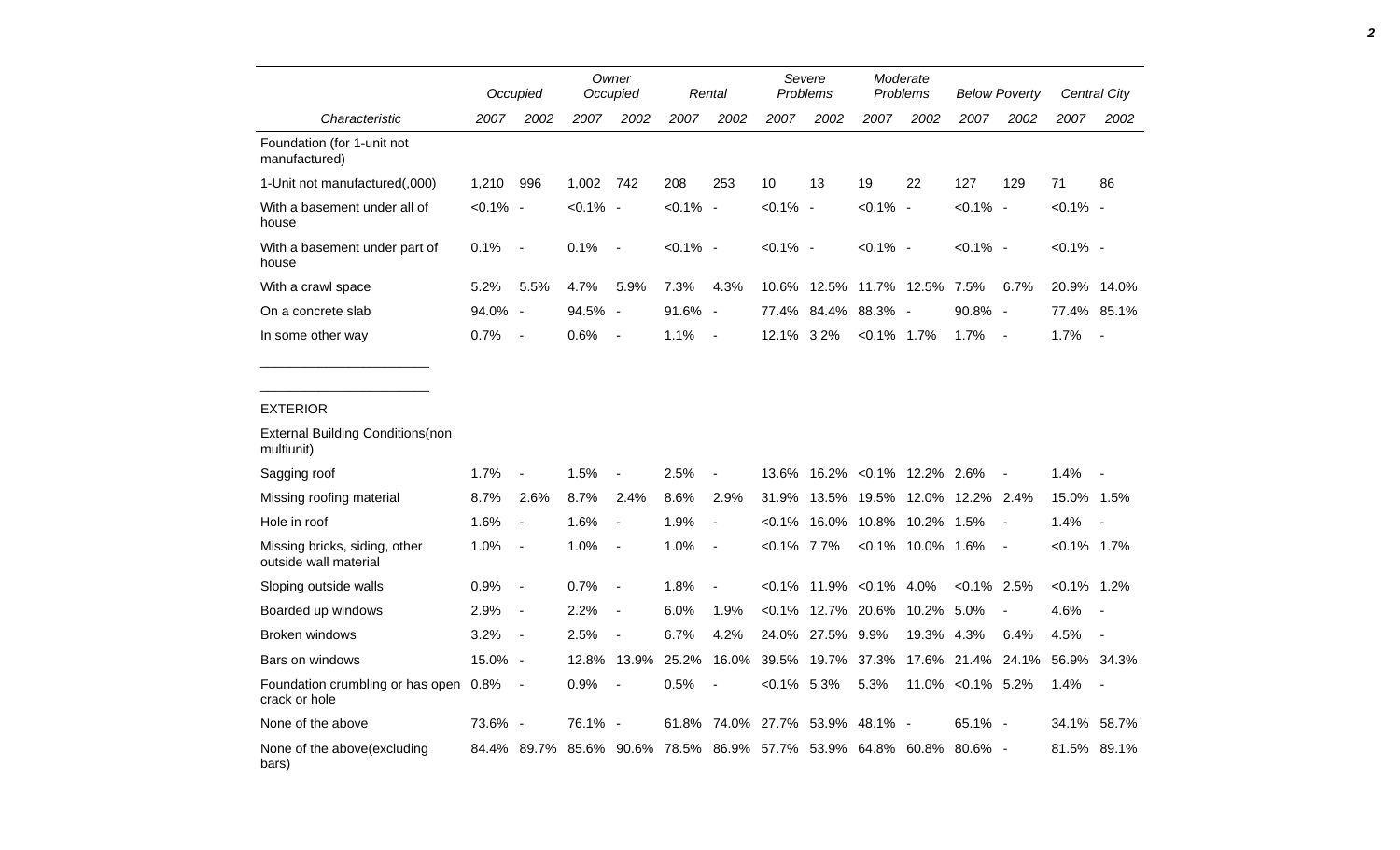|                                               |             | Occupied                     |             | Owner<br>Occupied        |             | Rental                   |                | Severe<br>Problems |                              | Moderate<br>Problems | <b>Below Poverty</b> |                          |             | <b>Central City</b> |
|-----------------------------------------------|-------------|------------------------------|-------------|--------------------------|-------------|--------------------------|----------------|--------------------|------------------------------|----------------------|----------------------|--------------------------|-------------|---------------------|
| Characteristic                                | 2007        | 2002                         | 2007        | 2002                     | 2007        | 2002                     | 2007           | 2002               | 2007                         | 2002                 | 2007                 | 2002                     | 2007        | 2002                |
| Water Leakage During Last 12<br><b>Months</b> |             |                              |             |                          |             |                          |                |                    |                              |                      |                      |                          |             |                     |
| With leakage from outside<br>structure        | 7.1%        | 8.5%                         | 7.0%        | 9.4%                     | 7.3%        | 6.9%                     | 5.7%           |                    | 25.8% 29.0% 26.1% 7.3%       |                      |                      | 7.0%                     | 11.4% 9.4%  |                     |
| Roof                                          | 5.0%        | 6.4%                         | 5.2%        | 7.7%                     | 4.6%        | $\overline{\phantom{a}}$ | 5.4%           | 22.1%              | 20.8% -                      |                      | 4.1%                 | $\sim$                   | 7.4%        | 5.5%                |
| <b>Basement leak</b>                          | $< 0.1\%$ - |                              | $< 0.1\%$ - |                          | $< 0.1\%$ - |                          | $< 0.1\%$ -    |                    | $< 0.1\%$ -                  |                      | $< 0.1\%$ -          |                          | $< 0.1\%$ - |                     |
| Walls, closed windows, or doors<br>leak       | 1.7%        | $\overline{\phantom{a}}$     | 1.2%        | $\blacksquare$           | 2.7%        | $\blacksquare$           |                |                    | <0.1% 11.3% 10.5% 13.0% 2.3% |                      |                      | $\sim$ $-$               | 4.7%        | $\sim$ $-$          |
| Other or Unknown exterior Leak                | 0.6%        | $\blacksquare$               | 0.6%        | $\blacksquare$           | 0.4%        | $\blacksquare$           | $< 0.1\%$ -    |                    | 2.7%                         | $\sim$               | 1.2%                 | $\sim$                   | 0.8%        | $\sim$              |
|                                               |             |                              |             |                          |             |                          |                |                    |                              |                      |                      |                          |             |                     |
| <b>INTERIOR</b>                               |             |                              |             |                          |             |                          |                |                    |                              |                      |                      |                          |             |                     |
| Damage                                        |             |                              |             |                          |             |                          |                |                    |                              |                      |                      |                          |             |                     |
| Holes in floors                               | 1.0%        | $\qquad \qquad \blacksquare$ | 0.7%        | $\blacksquare$           | 1.7%        |                          | 5.4%           | 9.1%               | 16.1% 6.1%                   |                      | 2.2%                 |                          | 3.0%        |                     |
| Open cracks or holes                          | 2.8%        | $\blacksquare$               | 2.1%        | $\blacksquare$           | 4.4%        | 5.4%                     |                | 18.1% 14.2%        | 31.9% -                      |                      | 5.7%                 | 5.3%                     | 6.9%        | 6.5%                |
| Broken plaster or peeling paint               | 1.9%        | $\overline{\phantom{a}}$     | 1.3%        | $\overline{\phantom{a}}$ | 3.2%        | $\blacksquare$           | 18.1% -        |                    | 20.1% -                      |                      | 3.9%                 | $\overline{\phantom{a}}$ | 5.4%        | 3.9%                |
| Water Leakage During Last 12<br><b>Months</b> |             |                              |             |                          |             |                          |                |                    |                              |                      |                      |                          |             |                     |
| With leakage from inside structure 6.1%       |             | 6.8%                         | 5.6%        | $\blacksquare$           | 7.1%        | 8.6%                     | 5.7%           |                    | 16.5% 21.7%                  | 30.2% 5.5%           |                      | 8.1%                     | 6.7%        |                     |
| Fixtures backed up or overflowed              | 1.3%        | $\overline{\phantom{a}}$     | 1.4%        | $\overline{\phantom{a}}$ | 0.9%        | $\blacksquare$           | $< 0.1\%$      | 10.3%              | 6.7%                         | 19.2% 1.3%           |                      | $\blacksquare$           | 2.3%        |                     |
| Pipes leaked                                  | 1.8%        | $\blacksquare$               | 1.5%        | $\blacksquare$           | 2.4%        | $\overline{\phantom{a}}$ | 5.4%           | 9.4%               | 4.7%                         | 15.0% 2.6%           |                      | $\sim$                   | 3.2%        |                     |
| Broken water heater                           | 0.8%        | $\overline{\phantom{a}}$     | 0.8%        | $\blacksquare$           | 0.7%        | $\blacksquare$           | $< 0.1\%$ -    |                    | 4.9%                         | $\blacksquare$       | 0.9%                 | $\sim$                   | 0.7%        |                     |
| Other or Unknown                              | 2.6%        | $\overline{\phantom{a}}$     | 2.2%        |                          | 3.4%        |                          | $< 0.1\%$ 5.2% |                    | 11.5% 5.2%                   |                      | 1.3%                 | $\overline{\phantom{a}}$ | 1.6%        |                     |

Rodents

Signs of rats in last 3 mon. 4.2% - 0.9% - 1.9% - 6.0% 13.1% 10.1% 15.9% 1.3% 5.7% 2.5% -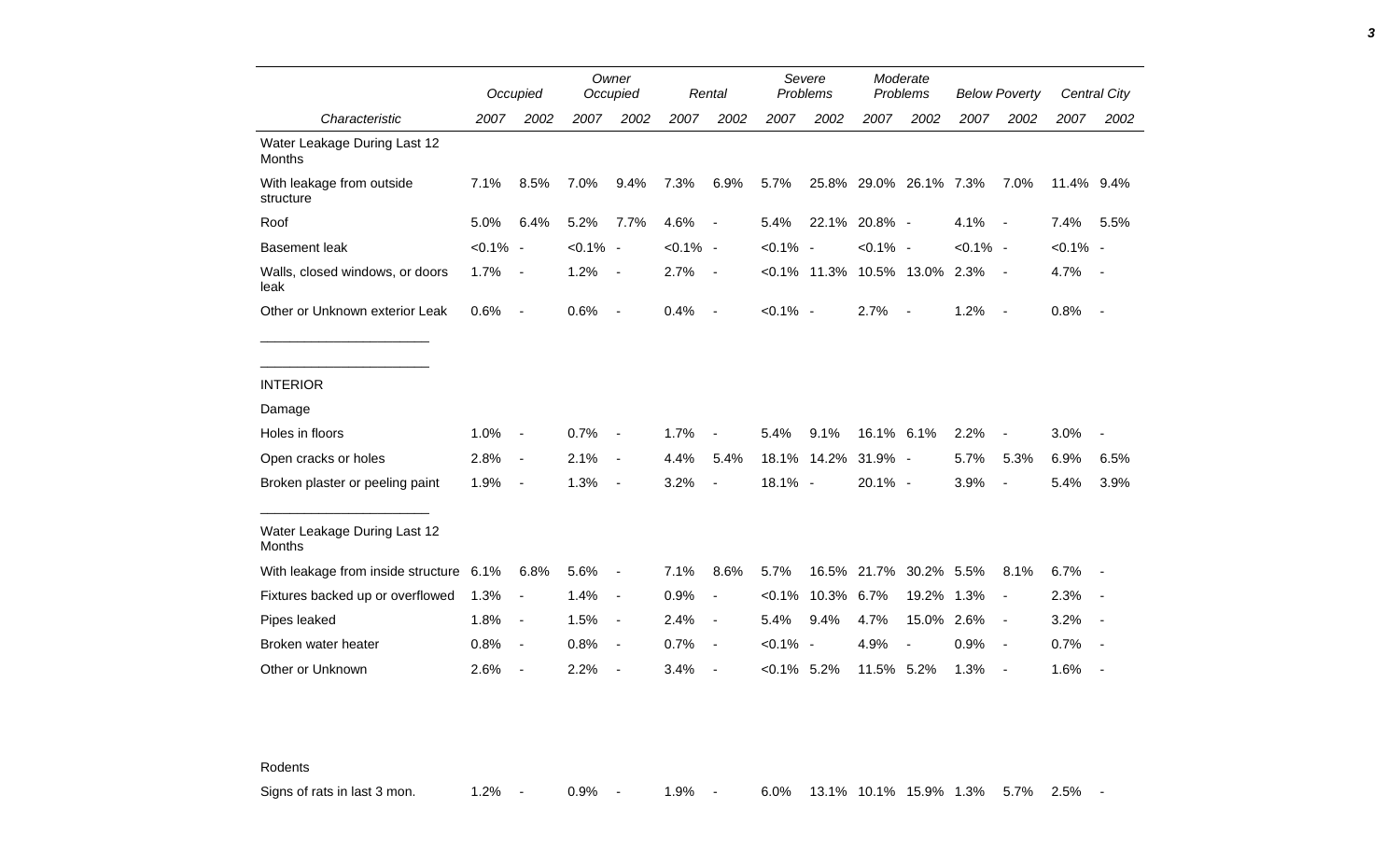|                                                           |                | Occupied                 |                | Owner<br>Occupied        |             | Rental                       | Severe<br>Problems |       | Moderate<br>Problems |                          | <b>Below Poverty</b> |                          |                | Central City             |
|-----------------------------------------------------------|----------------|--------------------------|----------------|--------------------------|-------------|------------------------------|--------------------|-------|----------------------|--------------------------|----------------------|--------------------------|----------------|--------------------------|
| Characteristic                                            | 2007           | 2002                     | 2007           | 2002                     | 2007        | 2002                         | 2007               | 2002  | 2007                 | 2002                     | 2007                 | 2002                     | 2007           | 2002                     |
| Signs of mice in last 3 mon.                              | 1.5%           | $\blacksquare$           | 0.7%           |                          | 3.1%        | 6.0%                         | $< 0.1\%$          | 9.6%  | 22.2%                | 16.8%                    | 3.0%                 | 8.1%                     | 4.7%           | 10.5%                    |
| Signs of rodents, not sure which<br>kind in last 3 mon.   | 0.6%           | $\blacksquare$           | 0.5%           | $\sim$                   | 0.9%        | $\overline{a}$               | 10.9%              | 2.3%  | 5.7%                 | 0.9%                     | 2.1%                 |                          | 3.2%           | $\overline{\phantom{a}}$ |
| Electrical                                                |                |                          |                |                          |             |                              |                    |       |                      |                          |                      |                          |                |                          |
| No electrical wiring                                      | $< 0.1\%$ -    |                          | $< 0.1\%$ -    |                          | $< 0.1\%$ - |                              | $< 0.1\%$ -        |       | $< 0.1\%$ -          |                          | $< 0.1\%$ -          |                          | $< 0.1\%$ -    |                          |
| Exposed wiring                                            | 0.7%           | $\overline{\phantom{a}}$ | 0.7%           | $\overline{\phantom{a}}$ | 0.8%        | $\blacksquare$               | $< 0.1\%$ 4.1%     |       | 3.9%                 | $\overline{\phantom{a}}$ | 1.8%                 | $\overline{\phantom{a}}$ | 2.4%           | $\sim$                   |
| Rooms without electric outlets                            | 1.3%           | Ĭ.                       | 1.0%           |                          | 1.8%        |                              | $< 0.1\%$          | 6.4%  | 6.2%                 | 3.9%                     | 1.1%                 | $\overline{\phantom{a}}$ | 2.5%           |                          |
| Fuses/breakers blown in last 3<br>mon.                    | 5.2%           | 6.6%                     | 5.4%           | 7.0%                     | 4.7%        | 5.8%                         | $< 0.1\%$          | 27.2% | 18.7%                | 17.5% 4.3%               |                      | $\overline{\phantom{a}}$ | 1.5%           | $\overline{\phantom{a}}$ |
| Sanitation                                                |                |                          |                |                          |             |                              |                    |       |                      |                          |                      |                          |                |                          |
| Lacking complete kitchen facilities                       | 1.3%           |                          | 0.3%           |                          | 3.4%        |                              | 5.4%               | 4.1%  |                      | 43.8% 51.5%              | 3.8%                 |                          | 1.5%           |                          |
| Lacking some or all plumbing<br>facilities                | 1.0%           | $\overline{\phantom{a}}$ | 0.7%           |                          | 1.5%        | $\overline{\phantom{a}}$     | 89.7%              |       | $65.1\%$ < 0.1% -    |                          | 2.2%                 |                          | 2.9%           |                          |
| Water not safe to drink                                   | 14.5%          | 20.1%                    | 12.8%          | 18.5%                    | 18.3%       | 23.0%                        | $< 0.1\%$          | 17.9% | 27.8%                | 32.9%                    | 15.9%                | 21.1%                    |                | 17.1% 21.0%              |
| Water stoppage in last 3 mon.                             | 2.4%           | $\overline{\phantom{a}}$ | 2.4%           |                          | 2.4%        |                              | $< 0.1\%$          | 4.1%  | 11.9%                | 5.3%                     | 3.1%                 |                          | 2.3%           |                          |
| No flush toilets working some time<br>in last 3 mon.      | 2.2%           | $\blacksquare$           | 1.4%           | $\overline{\phantom{a}}$ | 3.8%        | 6.2%                         | $< 0.1\%$          | 13.0% |                      | 17.9% 26.4% 2.0%         |                      | $\overline{\phantom{a}}$ | 4.1%           | 6.6%                     |
| With sewage disposal<br>breakdowns in last 3 mon.         | 0.6%           | $\overline{\phantom{a}}$ | 0.4%           | $\overline{a}$           | 1.1%        | $\blacksquare$               | $< 0.1\%$ 6.4%     |       | 9.4%                 | $\overline{\phantom{a}}$ | 0.8%                 | $\overline{\phantom{a}}$ | 1.4%           | $\sim$                   |
| Septic tank, cesspool, chemical<br>toilet                 | 6.6%           | 5.9%                     | 8.1%           | $\overline{a}$           | 3.2%        | $\qquad \qquad \blacksquare$ | 4.7%               | 10.1% | 4.3%                 | 9.0%                     | 3.8%                 | 5.3%                     | $< 0.1\%$ 2.1% |                          |
| With septic tank or cesspool<br>breakdowns in last 3 mon. | $< 0.1\%$ 0.2% |                          | $< 0.1\%$ 0.2% |                          | $< 0.1\%$   | 0.3%                         | $< 0.1\%$ -        |       | $< 0.1\%$ 1.7%       |                          | $< 0.1\%$ 0.4%       |                          | $< 0.1\%$ 0.4% |                          |

## HEATING/FUEL

Main Heating Equipment

Warm-air furnace 23.0% - 23.3% - 22.3% 20.1% 10.5% 12.8% 16.0% - 19.3% 16.4% 27.3% 15.3%

*4*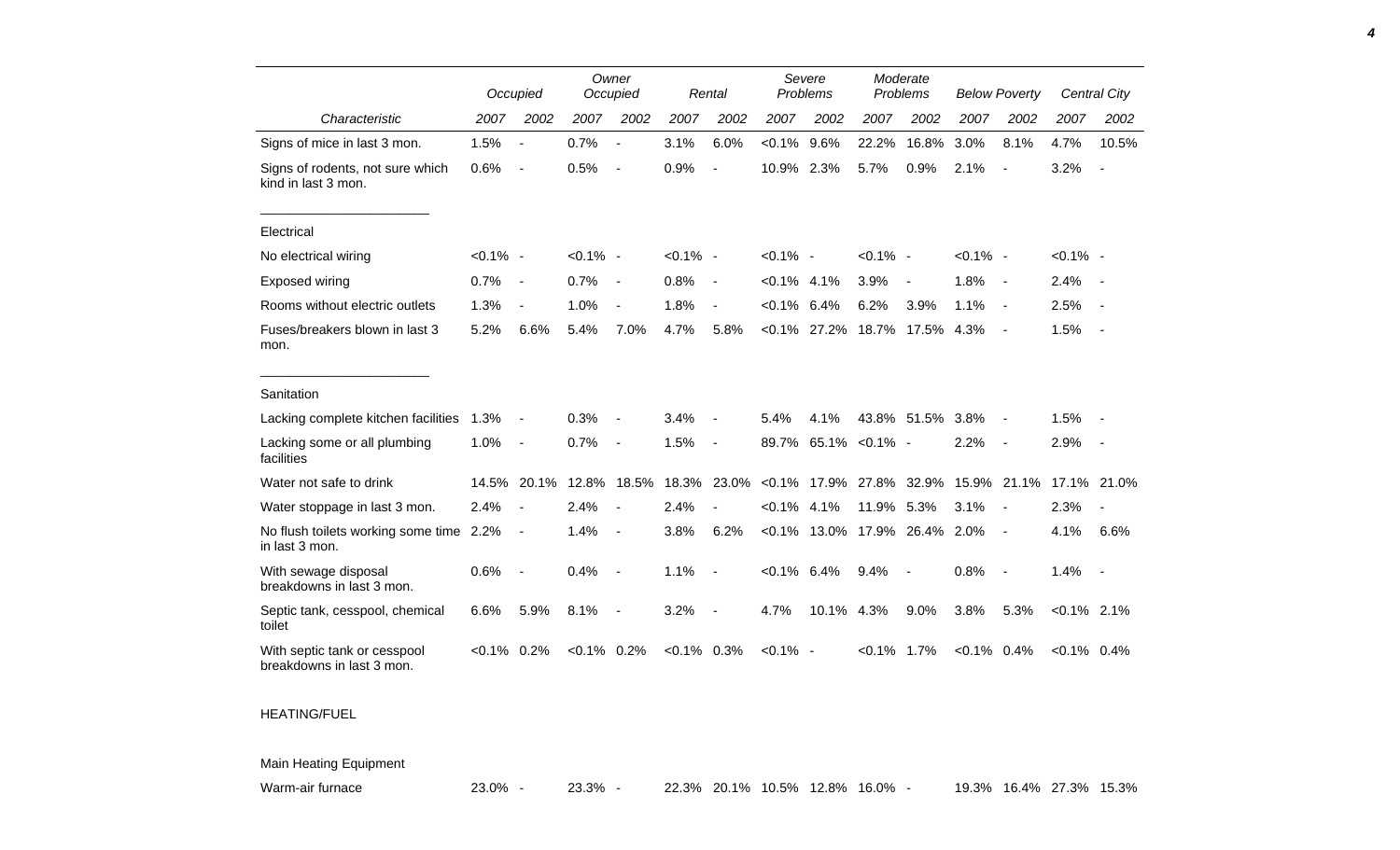|                                                         |             | Occupied                 |                                                             | Owner<br>Occupied        |               | Rental         |                | Severe<br>Problems   |                                                 | Moderate<br>Problems |                | <b>Below Poverty</b> |                | <b>Central City</b>      |
|---------------------------------------------------------|-------------|--------------------------|-------------------------------------------------------------|--------------------------|---------------|----------------|----------------|----------------------|-------------------------------------------------|----------------------|----------------|----------------------|----------------|--------------------------|
| Characteristic                                          | 2007        | 2002                     | 2007                                                        | 2002                     | 2007          | 2002           | 2007           | 2002                 | 2007                                            | 2002                 | 2007           | 2002                 | 2007           | 2002                     |
| Steam or hot water system                               | 0.3%        | $\blacksquare$           | 0.2%                                                        | $\overline{\phantom{a}}$ | 0.7%          | $\blacksquare$ | $< 0.1\%$ 2.3% |                      | $< 0.1\%$ -                                     |                      | 1.1%           | $\blacksquare$       | 0.7%           | $\blacksquare$           |
| Electric heat pump                                      |             |                          | 64.9% 61.1% 68.1% -                                         |                          |               |                |                |                      | 57.9% 51.4% 61.8% 35.3% 62.4% 40.6% 57.6% 51.1% |                      |                |                      |                | 50.4% 39.6%              |
| Built-in electric units                                 | 1.3%        | $\sim$ $-$               | 1.0%                                                        | $\sim$                   | 1.9%          | $\sim$         | $< 0.1\%$ -    |                      | 1.9%                                            | $\blacksquare$       | 2.3%           | $\sim$ $-$           | 2.2%           | $\blacksquare$           |
| Floor, wall, or other built-in hot air<br>without ducts | 2.0%        | $\sim$ $-$               | 1.6%                                                        | $\sim$ $-$               | 2.9%          | $\sim$         | $< 0.1\%$ 3.9% |                      | 1.9%                                            | 6.6%                 | 3.1%           | $\sim$               | 2.3%           | $\overline{\phantom{a}}$ |
| Room heaters with flue                                  | $< 0.1\%$ - |                          | $< 0.1\%$ -                                                 |                          | $< 0.1\%$ -   |                | $< 0.1\%$ -    |                      | $< 0.1\%$ -                                     |                      | $< 0.1\%$ -    |                      | $< 0.1\%$ -    |                          |
| Room heaters without flue                               | 0.2%        | $\sim$ $-$               | 0.2%                                                        | $\blacksquare$           | 0.3%          | $\sim$         | $< 0.1\%$ 3.7% |                      | 7.8%                                            | 4.9%                 | 0.8%           | $\blacksquare$       | 0.7%           | $\blacksquare$           |
| Portable electric heaters                               | 3.6%        | $\sim$ $-$               | 2.6%                                                        | $\blacksquare$           | 5.8%          | 5.3%           | 17.6% 4.4%     |                      | 1.9%                                            | 10.1% 8.1%           |                | 6.0%                 | 6.8%           | 8.3%                     |
| Fireplace with inserts                                  | 0.1%        | $\sim$ $-$               | 0.1%                                                        | $\sim$ $-$               | $< 0.1\%$ -   |                | $< 0.1\%$ -    |                      | $< 0.1\%$ 0.8%                                  |                      | $< 0.1\%$ -    |                      | $< 0.1\%$ -    |                          |
| Fireplace without inserts                               | 0.1%        | $\sim$                   | $< 0.1\%$ -                                                 |                          | 0.2%          | $\sim$         | $< 0.1\%$ 2.1% |                      | $< 0.1\%$ -                                     |                      | 0.4%           | $\sim$               | $< 0.1\%$ -    |                          |
| Other                                                   | 1.7%        | $\blacksquare$           | 1.1%                                                        | $\sim$ $-$               | 3.2%          | $\blacksquare$ | 4.7%           | 15.5% 2.0%           |                                                 | 6.6%                 | 2.5%           | $\blacksquare$       | 3.0%           | 6.0%                     |
| No heating equipment                                    | 2.6%        | 6.3%                     | 1.6%                                                        | $\blacksquare$           | 4.8%          | 13.9% 5.4%     |                | 18.0% 6.1%           |                                                 | 12.3% 5.0%           |                | 15.6%                | $6.6\%$        | 27.3%                    |
| Cooking stove                                           | 0.2%        | $\blacksquare$           | 0.2%                                                        | $\blacksquare$           | $<0.1\%$ 0.5% |                | $< 0.1\%$ 1.8% |                      | $< 0.1\%$ 1.5%                                  |                      | $< 0.1\%$ 0.7% |                      | $<0.1\%$ 0.6%  |                          |
| <b>Water Heating Fuel</b>                               |             |                          |                                                             |                          |               |                |                |                      |                                                 |                      |                |                      |                |                          |
| Electricity                                             | 93.2% -     |                          | 92.2% -                                                     |                          | 95.5% -       |                |                |                      | 100% 87.7% 96.0% 86.8% 94.5% -                  |                      |                |                      | 93.2% -        |                          |
| Gas, LP/bottled gas                                     | 6.4%        | 7.0%                     | 7.3%                                                        | 7.7%                     | 4.5%          | 5.6%           |                | $< 0.1\%$ 12.3% 4.0% |                                                 | 12.4% 5.5%           |                | 6.5%                 | 6.8%           | $\sim$                   |
| Other                                                   | 0.3%        | $\overline{\phantom{a}}$ | 0.5%                                                        | $\blacksquare$           | $< 0.1\%$ -   |                | $< 0.1\%$ -    |                      | $< 0.1\%$ 0.7%                                  |                      | $< 0.1\%$ 0.6% |                      | $< 0.1\%$ 0.3% |                          |
| Clothes Dryer(,000)                                     | 1,360       | 900                      | 1,111 737                                                   |                          | 249           | 163            | 10             | 7                    | 14                                              | 19                   | 124            | 68                   | 63             | 42                       |
| Have Clothes Dryer                                      |             |                          | 71.1% 62.7% 84.2% 79.5% 42.0% 32.1% 47.1% 35.4% 25.8% 34.0% |                          |               |                |                |                      |                                                 |                      |                | 48.6% 32.0%          |                | 43.4% 32.9%              |
| Electricity                                             | 95.8% -     |                          | 95.4% -                                                     |                          | 97.4% -       |                | 100% -         |                      | 100% -                                          |                      | 96.4% -        |                      | 96.3% -        |                          |
| Gas, LP gas (liquid propane)                            | 4.2%        | $\sim$ $-$               | 4.6% 5.2%                                                   |                          | $2.6\%$ -     |                | $< 0.1\%$ -    |                      | $< 0.1\%$ -                                     |                      | $3.6\%$ -      |                      | $3.7\%$ -      |                          |
| <b>Heating Problems</b>                                 |             |                          |                                                             |                          |               |                |                |                      |                                                 |                      |                |                      |                |                          |
| Uncomfortably cold for 24 hours<br>or more last winter  | 1.8%        | $\sim$ $-$               | $1.4\%$ -                                                   |                          | 2.8%          | $\sim$ $-$     | 5.6%           |                      | 37.4% 11.8% 8.9%                                |                      | $2.2\%$        |                      | $3.8\%$ -      |                          |
| Heating equipment breakdowns                            | 0.2%        | $\sim$                   | $0.2\%$ -                                                   |                          | 0.3%          |                | 4.9%           | 29.1% 1.9%           |                                                 |                      | $< 0.1\%$ 1.2% |                      | 0.7%           |                          |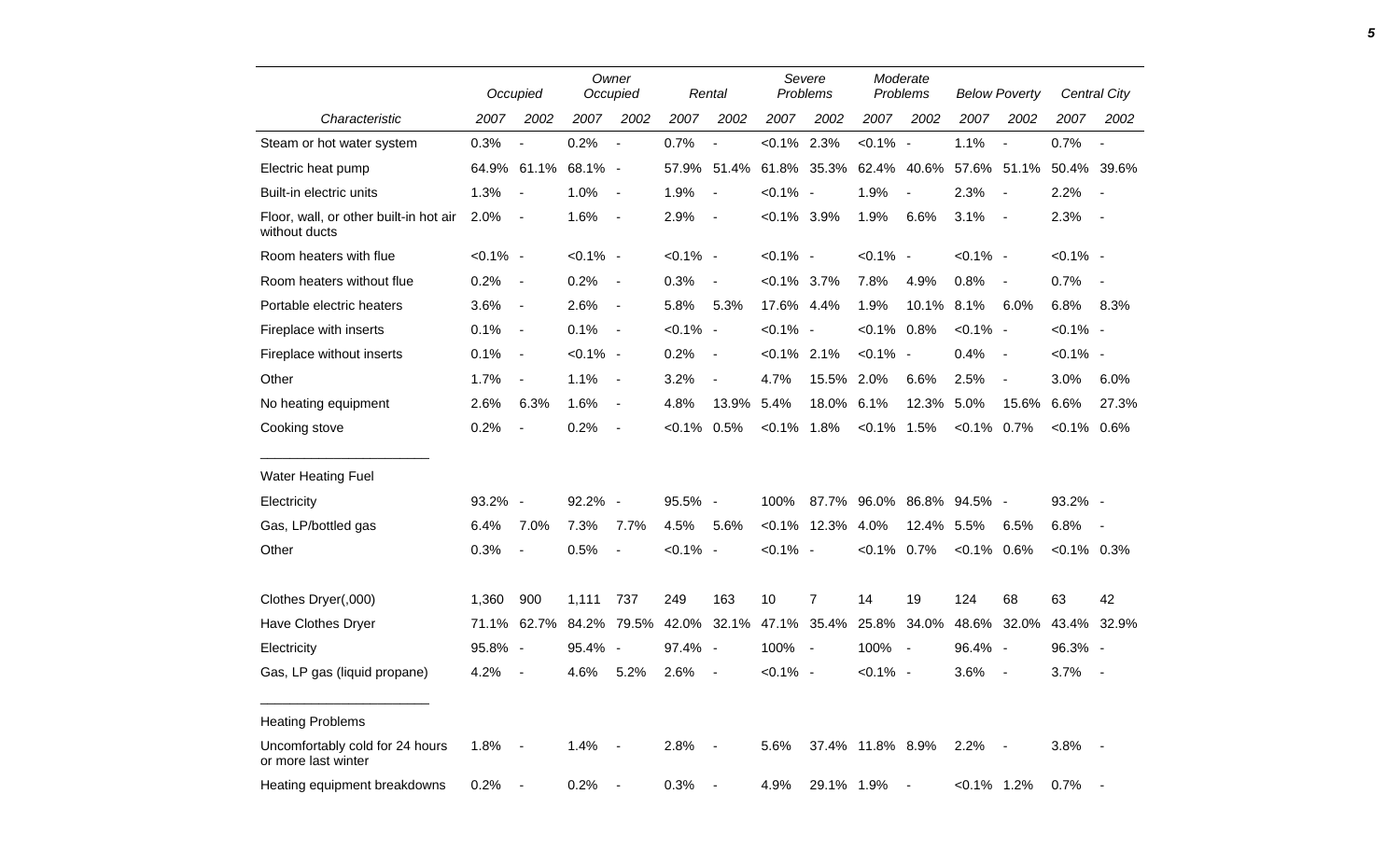|                                      |             | Occupied                     |                | Owner<br>Occupied            |             | Rental                   |                | Severe<br>Problems |              | Moderate<br>Problems     |                | <b>Below Poverty</b>     |                | Central City   |
|--------------------------------------|-------------|------------------------------|----------------|------------------------------|-------------|--------------------------|----------------|--------------------|--------------|--------------------------|----------------|--------------------------|----------------|----------------|
| Characteristic                       | 2007        | 2002                         | 2007           | 2002                         | 2007        | 2002                     | 2007           | 2002               | 2007         | 2002                     | 2007           | 2002                     | 2007           | 2002           |
| Other causes                         | 1.4%        |                              | 1.1%           | $\blacksquare$               | 2.1%        | $\blacksquare$           | $< 0.1\%$ 8.0% |                    | 8.3%         | 7.5%                     | 2.1%           | $\overline{\phantom{a}}$ | 2.9%           | $\blacksquare$ |
| Utility interruption                 | $< 0.1\%$ - |                              | $< 0.1\%$ -    |                              | $< 0.1\%$ - |                          | $< 0.1\%$ -    |                    | $< 0.1\%$ -  |                          | $< 0.1\%$ -    |                          | $< 0.1\%$ -    |                |
| Inadequate heating capacity          | 0.3%        | $\blacksquare$               | 0.3%           | $\overline{\phantom{a}}$     | 0.2%        | $\blacksquare$           | $< 0.1\%$      | 6.3%               | 2.3%         | $\overline{\phantom{a}}$ | $< 0.1\%$ 1.6% |                          | $< 0.1\%$ 2.5% |                |
| Inadequate insulation                | 0.2%        | $\overline{\phantom{a}}$     | 0.1%           | $\blacksquare$               | 0.5%        | $\blacksquare$           | $< 0.1\%$      | 6.3%               | 2.1%         | $\overline{\phantom{a}}$ | 0.8%           | $\blacksquare$           | 0.7%           | $\sim$         |
| Cost of heating                      | 0.3%        | $\overline{\phantom{a}}$     | 0.2%           | $\blacksquare$               | 0.4%        | $\blacksquare$           | $< 0.1\%$ 2.0% |                    | 4.3%         | $\blacksquare$           | 0.9%           | $\blacksquare$           | 1.4%           | $\sim$         |
| Other                                | 0.6%        | $\overline{\phantom{a}}$     | 0.4%           | $\blacksquare$               | 1.1%        | $\overline{\phantom{a}}$ | $< 0.1\%$ -    |                    | $< 0.1\%$    | 4.8%                     | 0.4%           | $\blacksquare$           | 0.8%           | $\sim$         |
|                                      |             |                              |                |                              |             |                          |                |                    |              |                          |                |                          |                |                |
| SELECTED PHYSICAL<br><b>PROBLEMS</b> |             |                              |                |                              |             |                          |                |                    |              |                          |                |                          |                |                |
| Severe Physical Problems(,000)       | 21          | 20                           | 10             | 9                            | 11          | 11                       | 21             | 20                 |              |                          | $\overline{7}$ | $\overline{7}$           | 5              | $\overline{2}$ |
| Severe physical problems             | 1.1%        | $\qquad \qquad \blacksquare$ | 0.7%           | $\blacksquare$               | 1.8%        | $\blacksquare$           | 100%           | $\blacksquare$     |              |                          | 2.6%           | $\blacksquare$           | 3.6%           |                |
| Plumbing                             | 1.0%        | $\overline{\phantom{a}}$     | 0.7%           | $\blacksquare$               | 1.5%        | $\blacksquare$           | 89.7%          | 65.1%              | $\mathbf{r}$ |                          | 2.2%           | $\blacksquare$           | 2.9%           | $\sim$         |
| Heating                              | 0.1%        | $\overline{\phantom{a}}$     | $< 0.1\%$ 0.4% |                              | 0.2%        | $\blacksquare$           | 4.9%           | 29.1%              | $\mathbf{r}$ | $\mathbf{r}$             | $< 0.1\%$ 0.5% |                          | $< 0.1\%$ 0.4% |                |
| Electric                             | $< 0.1\%$ - |                              | $< 0.1\%$ -    |                              | $< 0.1\%$ - |                          | $< 0.1\%$ -    |                    |              |                          | $< 0.1\%$ -    |                          | $< 0.1\%$ -    |                |
| Hallways                             | $< 0.1\%$ - |                              | $< 0.1\%$ -    |                              | $< 0.1\%$ - |                          | $< 0.1\%$ -    |                    |              |                          | $< 0.1\%$ -    |                          | $< 0.1\%$ -    |                |
| Upkeep                               | 0.1%        | $\blacksquare$               | $< 0.1\%$ -    |                              | 0.2%        | $\blacksquare$           | 5.4%           | 8.1%               |              |                          | 0.4%           | $\blacksquare$           | 0.8%           | $\sim$         |
| Moderate Physical<br>Problems(,000)  | 54          | 55                           | 17             | 19                           | 36          | 36                       |                |                    | 54           | 55                       | 17             | 12                       | 10             | 8              |
| Moderate physical problems           | 2.8%        | $\qquad \qquad \blacksquare$ | 1.3%           | $\overline{\phantom{a}}$     | 6.1%        | 7.1%                     |                |                    | 100%         | $\overline{\phantom{a}}$ | 6.8%           | 5.4%                     | 6.7%           | 6.2%           |
| Plumbing                             | 0.5%        | $\blacksquare$               | 0.3%           | $\blacksquare$               | 0.7%        |                          |                |                    | 16.0%        | 18.8%                    | 0.8%           | $\blacksquare$           | 0.7%           | $\sim$         |
| Heating                              | 0.2%        | $\blacksquare$               | 0.2%           | $\qquad \qquad \blacksquare$ | 0.3%        | $\overline{\phantom{a}}$ |                |                    | 7.8%         | 4.9%                     | 0.8%           | $\blacksquare$           | 0.7%           |                |
| Upkeep                               | 1.2%        | $\overline{\phantom{a}}$     | 0.3%           | $\overline{\phantom{a}}$     | 3.3%        | $\overline{\phantom{a}}$ |                | $\mathbf{r}$       | 43.8%        | 51.5%                    | 3.4%           | $\blacksquare$           | 0.8%           | $\sim$         |
| Hallways                             | $< 0.1\%$ - |                              | $< 0.1\%$ -    |                              | $< 0.1\%$ - |                          |                |                    | $< 0.1\%$    | 0.8%                     | $< 0.1\%$ -    |                          | $< 0.1\%$ -    |                |
| Kitchen                              | 1.0%        | $\overline{\phantom{a}}$     | 0.6%           | $\overline{\phantom{a}}$     | 2.0%        | $\overline{\phantom{a}}$ |                |                    | 36.3%        | 29.8% 1.8%               |                |                          | 4.6%           |                |

OVERALL OPINION OF STRUCTURE

\_\_\_\_\_\_\_\_\_\_\_\_\_\_\_\_\_\_\_\_\_\_\_